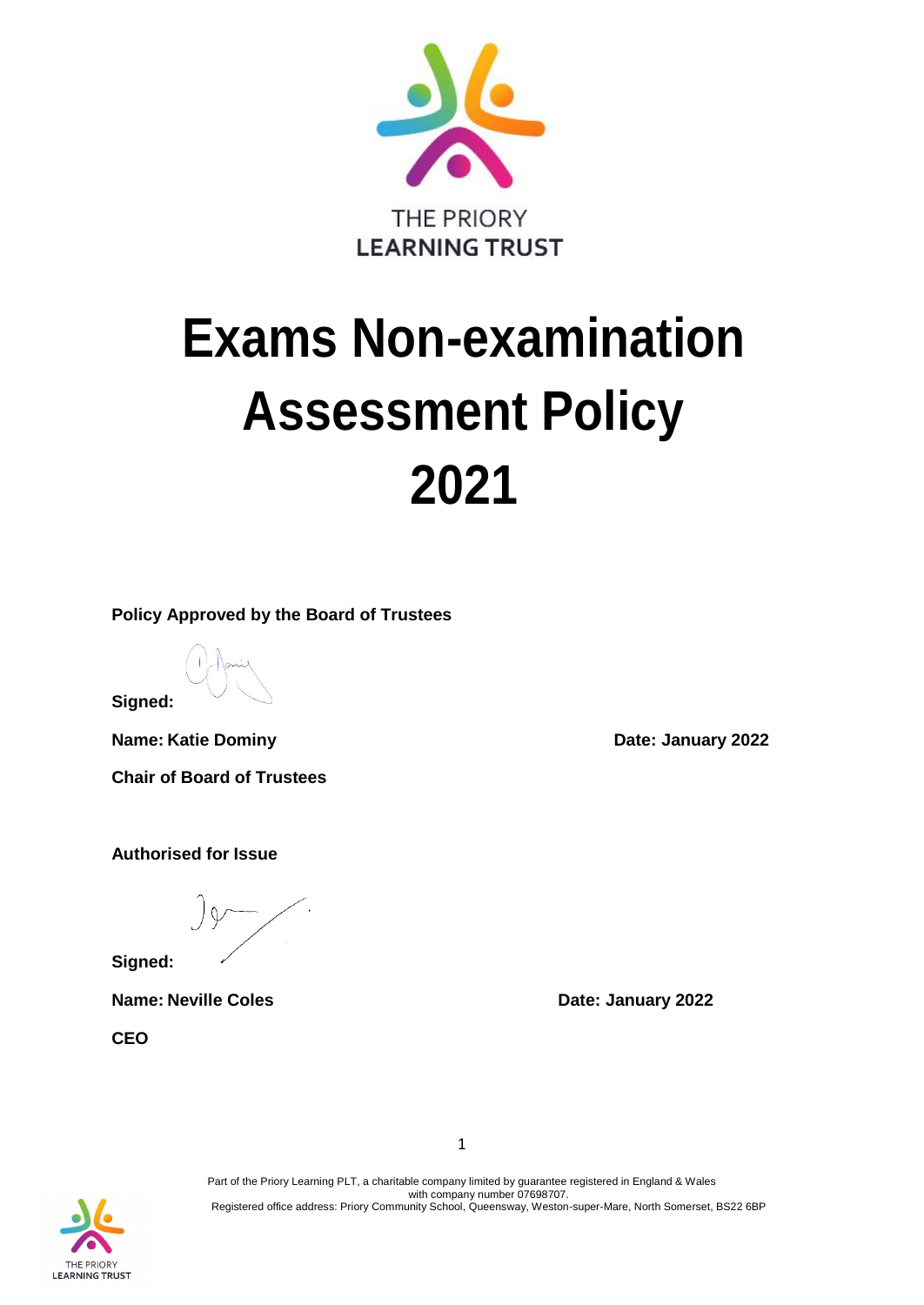## **History of Policy Changes**

| Date          | Version | Change             | Origin of       | Changed by   |
|---------------|---------|--------------------|-----------------|--------------|
|               |         |                    | Change e.g. TU  |              |
|               |         |                    | request, change |              |
|               |         |                    | in legislation  |              |
| May 2020      |         | Creation of policy | <b>JCQ</b>      | Sarah Gibbon |
|               |         |                    |                 |              |
| December 2021 | 2       | Update to JCQ      | <b>JCQ</b>      | Sarah Gibbon |
|               |         | regulations        |                 |              |
|               |         |                    |                 |              |
|               |         |                    |                 |              |
|               |         |                    |                 |              |
|               |         |                    |                 |              |

This policy applies to The Priory Learning Trust and all its schools

| Date policy adopted | January 2022   |  |
|---------------------|----------------|--|
| Review cycle        | Annual         |  |
| Review date         | September 2022 |  |

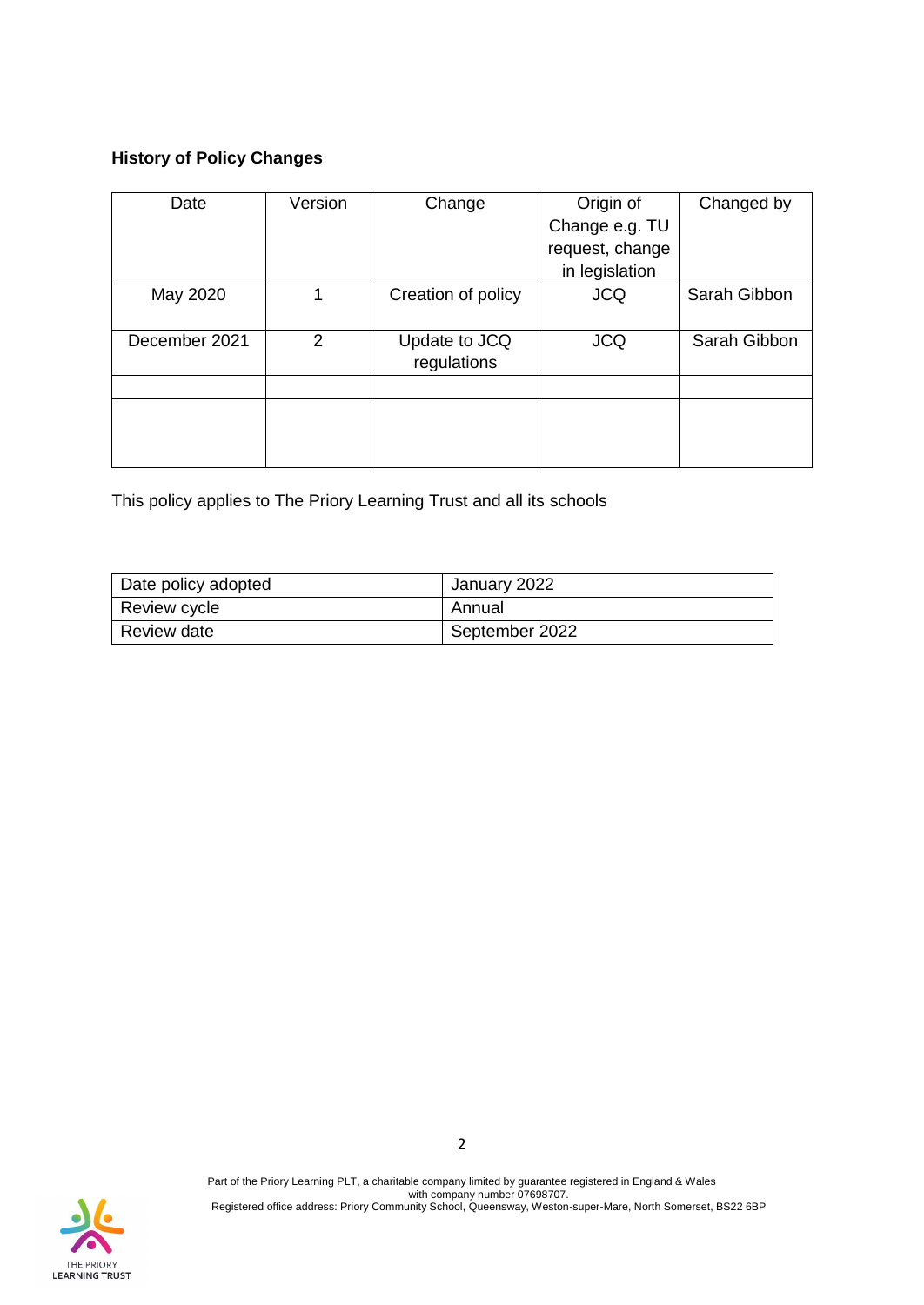## **Contents**

- 1. Introduction
- 2. Roles and Responsibilities
- 3. Task Setting
- 4. Issuing of tasks
- 5. Task taking
- 6. Task marking externally assessed components
- 7. Access arrangements
- 8. Special consideration and loss of work
- 9. Malpractice
- 10. Post-results services
- 11. Practical Skills Endorsement for the A Level Sciences designed for use in England
- 12. Spoken Language Endorsement for GCSE English Language specifications designed for use in England
- 13. Private candidates
- 14. Personal interest in candidates
- 15. Policy review

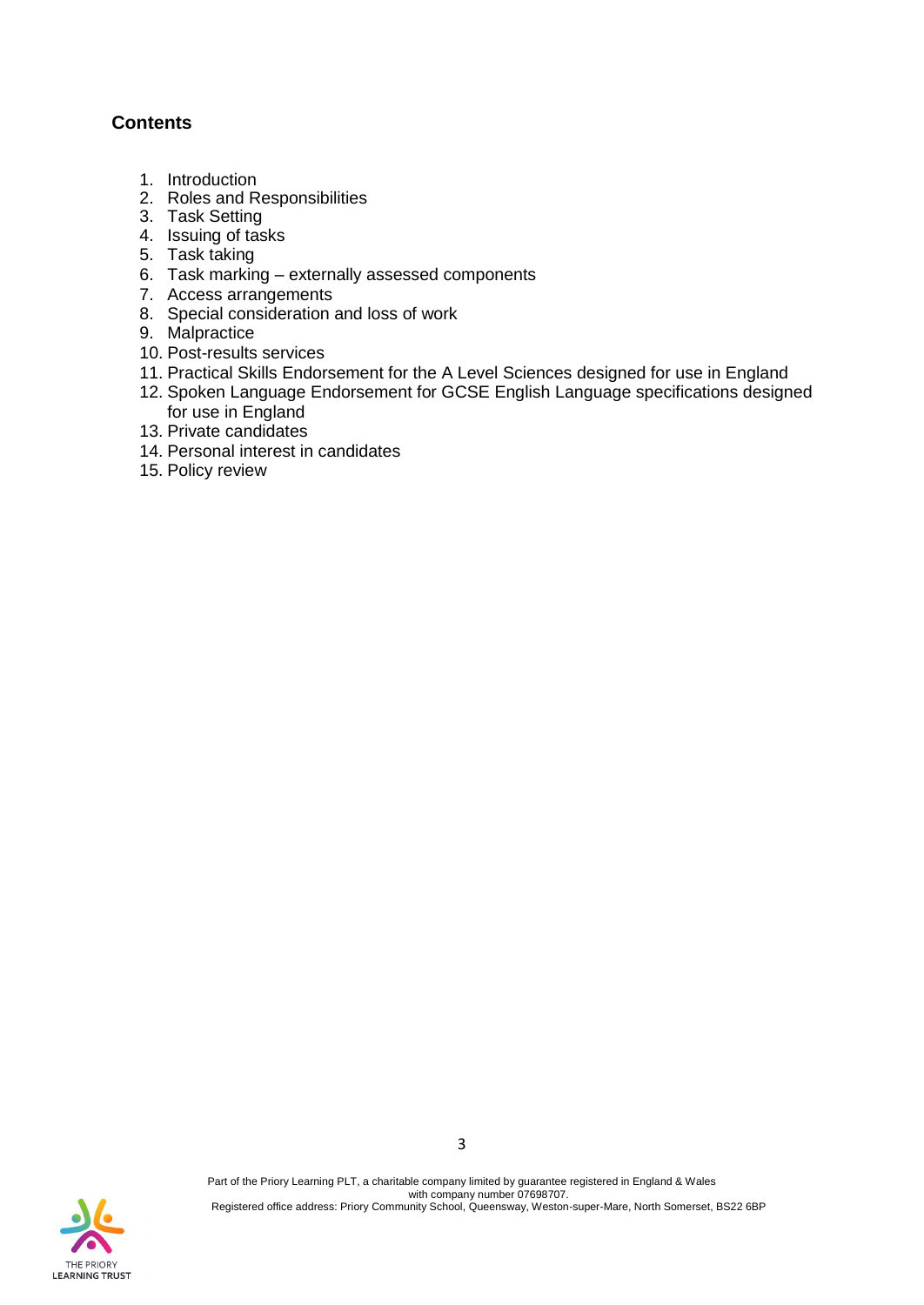## **1. Introduction**

Non-examination assessments measure subject-specific knowledge and skills that cannot be tested by timed written papers.

There are three assessment stages and rules which apply to each stage. These rules often vary across subjects. The stages are:

- task setting;
- task taking;
- task marking.

#### **What does this policy affect?**

This policy affects the delivery of subjects of GCE and GCSE qualifications which contain a component(s) of non-examination assessment.

#### **Purpose of the policy**

The purpose of this policy, as defined by JCQ, is to

- cover procedures for planning and managing non-examination assessments
- define staff roles and responsibilities with respect to non-examination assessments
- manage risks associated with non-examination assessments

The policy will need to cover all types of non-examination assessment.

#### **2. Roles and Responsibilities**

#### **The basic principles**

#### **Head of centre**

- Returns an online 'Head of Centre declaration' at the time of the National Centre Number Register annual update to confirm awareness of and that relevant centre staff are adhering to the latest version of [NEA](http://www.jcq.org.uk/exams-office/non-examination-assessments)
- Ensures the centre's non-examination assessment policy is fit for purpose
- Ensures the centre's internal appeals procedures clearly detail the procedure to be followed by candidates (or their parents/carers) appealing against internal assessment decisions (centre assessed marks) and requesting a review of the centre's marking

#### **Senior leaders**

- Ensure the correct conduct of non-examination assessments (including endorsements) which comply with [NEA](http://www.jcq.org.uk/exams-office/non-examination-assessments) and awarding body subject-specific instructions
- Ensure the centre-wide calendar records assessment schedules by the start of the academic year

#### **Quality assurance (QA) lead/Lead internal verifier**

- Confirms with subject heads that appropriate awarding body forms and templates for nonexamination assessments (including endorsements) are used by teachers and candidates
- Ensures appropriate procedures are in place to internally standardise/verify the marks awarded by subject teachers in line with awarding body criteria
- Ensures appropriate centre-devised templates are provided to capture/record relevant information given to candidates by subject teachers
- Ensures appropriate centre-devised templates are provided to capture/record relevant information is received and understood by candidates

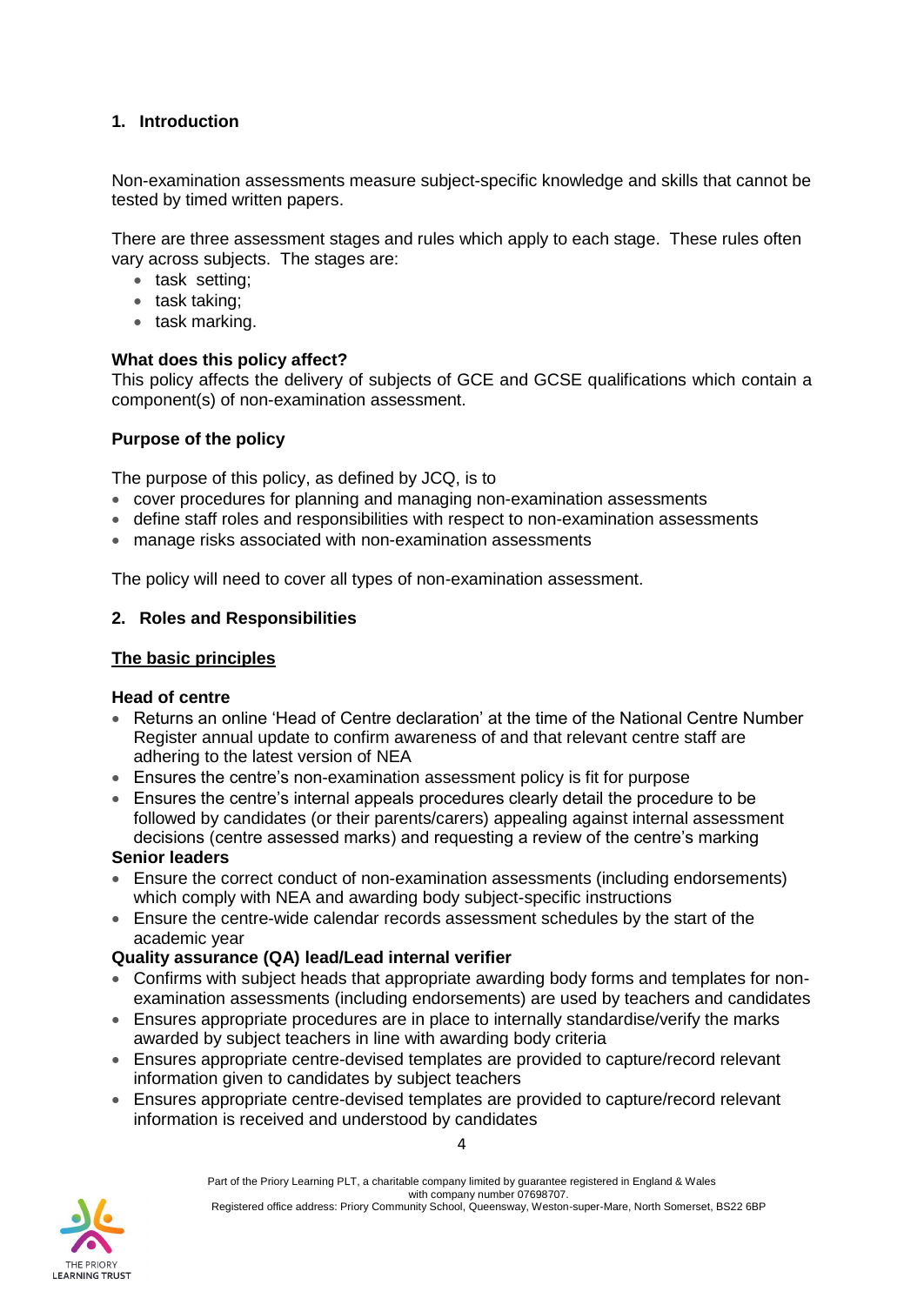• Where not provided by the awarding body, ensures a centre-devised template is provided for candidates to keep a detailed record of their own research, planning, resources etc.

## **Subject head/lead**

- Ensures subject teachers understand their role and responsibilities within the nonexamination assessment process
- Ensures [NEA](http://www.jcq.org.uk/exams-office/non-examination-assessments) and relevant awarding body subject specific instructions are followed in relation to the conduct of non-examination assessments (including endorsements)
- Works with the QA lead/Lead internal verifier to ensure appropriate procedures are followed to internally standardise/verify the marks awarded by subject teachers

#### **Subject teacher**

- Understands and complies with the general instructions as detailed in [NEA](http://www.jcq.org.uk/exams-office/non-examination-assessments)
- Where these may also be provided by the awarding body, understands and complies with the awarding body's specification for conducting non-examination assessments, including any subject-specific instructions, teachers' notes or additional information on the awarding body's website
- Marks internally assessed work to the criteria provided by the awarding body
- Ensures the exams officer is provided with relevant entry codes for subjects (whether the entry for the internally assessed component forms part of the overall entry code for the qualification or is made as a separate unit entry code) to the internal deadline for entries

## **Exams officer**

- Signposts the annually updated JCQ publication [NEA](http://www.jcq.org.uk/exams-office/non-examination-assessments) to relevant centre staff
- Carries out tasks where these may be applicable to the role in supporting the administration/ management of non-examination assessment

## **3. Task setting**

#### **Subject teacher**

- Selects tasks to be undertaken where a number of comparable tasks are provided by the awarding body OR designs tasks where this is permitted by criteria set out within the subject specification
- Makes candidates aware of the criteria used to assess their work

## **4. Issuing of tasks**

#### **Subject teacher**

- Determines when set tasks are issued by the awarding body
- Identifies date(s) when tasks should be taken by candidates
- Accesses set tasks in sufficient time to allow planning, resourcing and teaching and ensures that materials are stored securely at all times
- Ensures requirements for legacy specification tasks and new specification tasks are distinguished between

## **5. Task taking**

## **a. Supervision**

#### **Subject teacher**

- Checks the awarding body's subject-specific requirements ensuring candidates take tasks under the required conditions and supervision arrangements
- Ensures there is sufficient supervision to enable the work of a candidate to be authenticated
- Ensures there is sufficient supervision to ensure the work a candidate submits is their own

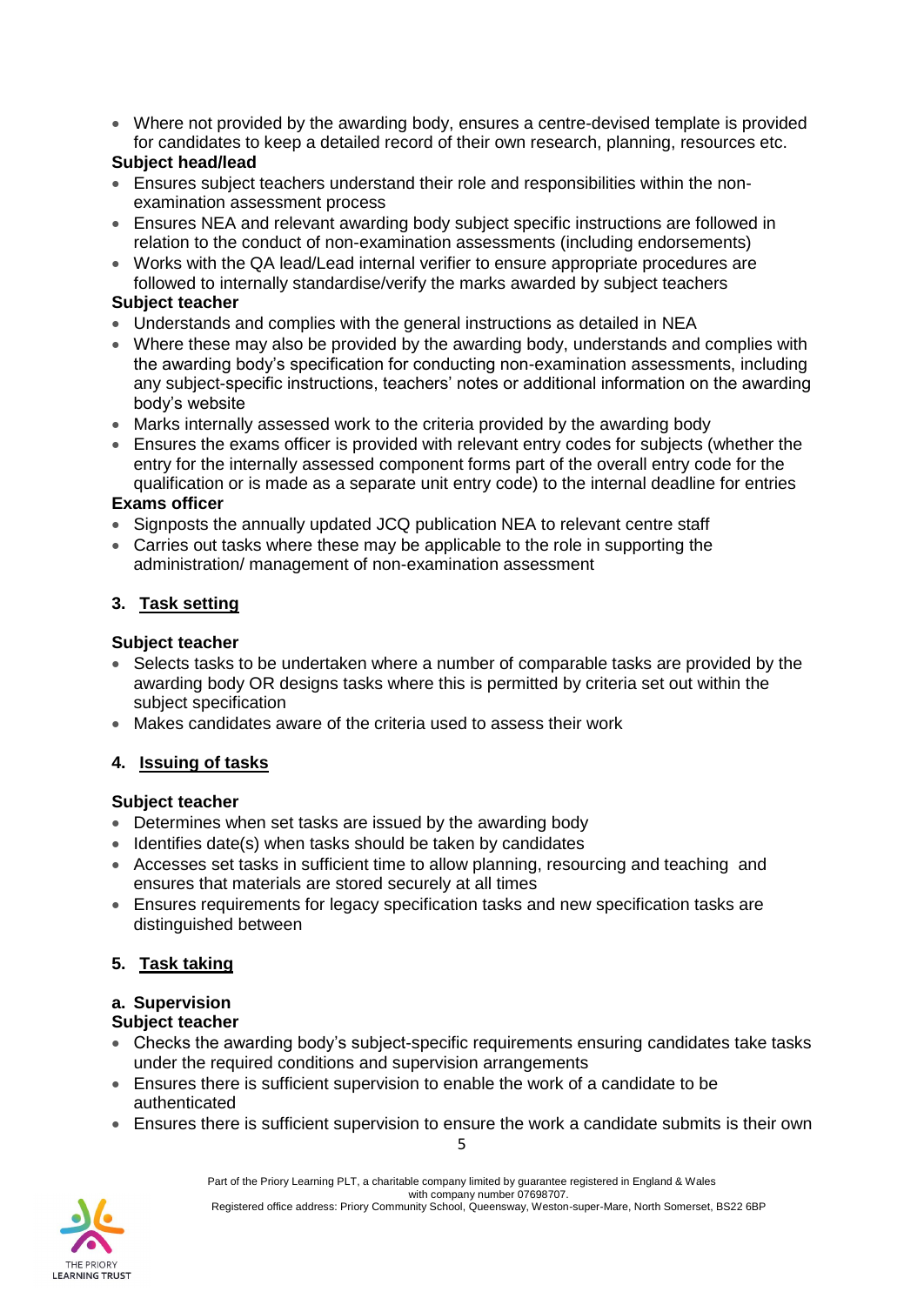- Is confident where work may be completed outside of the centre without direct supervision, that the work produced is the candidate's own
- Where candidates may work in groups, keeps a record of each candidate's contribution
- Ensures candidates are aware of the current JCQ documents [Information for candidates](http://www.jcq.org.uk/exams-office/information-for-candidates-documents)  [non-examination assessments](http://www.jcq.org.uk/exams-office/information-for-candidates-documents) and [Information for candidates -](http://www.jcq.org.uk/exams-office/information-for-candidates-documents) Social Media
- Ensures candidates understand and comply with the regulations in relevant JCQ documents Information for candidates

## **b. Advice and feedback**

## **Subject teacher**

- As relevant to the subject/component, advises candidates on relevant aspects before candidates begin working on a task
- Will not provide candidates with model answers or outlines/headings specific to the task
- When reviewing candidates' work, unless prohibited by the specification, provides oral and written advice at a general level to candidates
- Allows candidates to revise and re-draft work after advice has been given at a general level
- Records any assistance given beyond general advice and takes it into account in the marking or submits it to the external examiner
- Ensures when work has been assessed, candidates are not allowed to revise it

## **c. Resources**

## **Subject teacher**

- Refers to the awarding body's specification and/or associated documentation to determine if candidates have restricted/unrestricted access to resources when planning and researching their tasks
- Ensures conditions for any formally supervised sessions are known and put in place
- Ensures appropriate arrangements are in place to keep the work to be assessed, and any preparatory work, secure between any formally supervised sessions, including work that is stored electronically
- Ensures conditions for any formally supervised sessions are understood and followed by candidates
- Ensures candidates understand that they are not allowed to introduce improved notes or new resources between formally supervised sessions
- Ensures that where appropriate to include references, candidates keep a detailed record of their own research, planning, resources etc.

## **d. Word and time limits**

## **Subject teacher**

• Refers to the awarding body's specification to determine where word and time limits apply/are mandatory

## **e. Collaboration and group work**

## **Subject teacher**

- Unless stated otherwise in the awarding body's specification, and where appropriate, allows candidates to collaborate when carrying out research and preparatory work
- Ensures that it is possible to attribute assessable outcomes to individual candidates
- Ensures that where an assignment requires written work to be produced, each candidate writes up their own account of the assignment
- Assesses the work of each candidate individually
- **f. Authentication procedures**

## **Subject teacher**

• Where required by the awarding body's specification

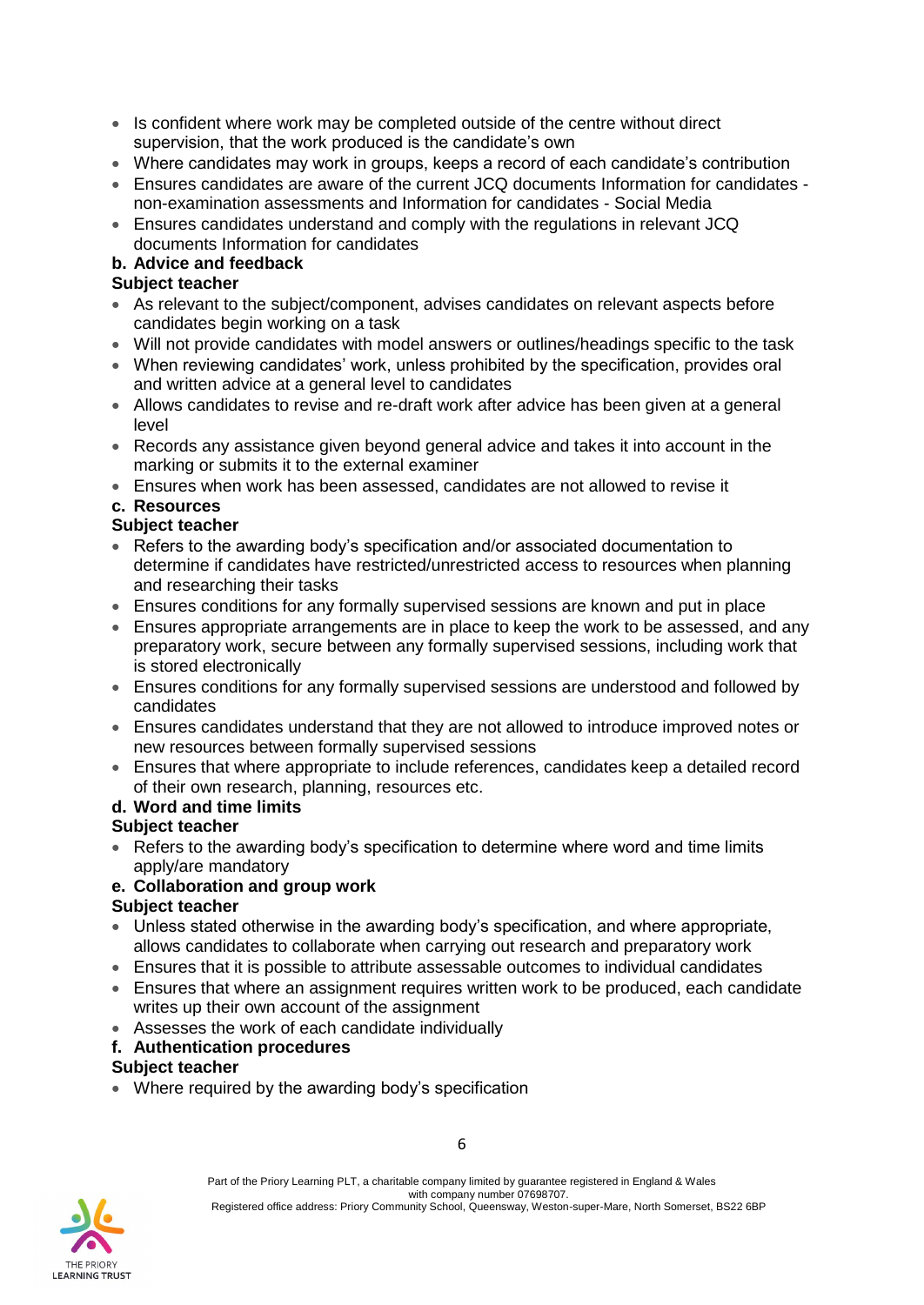- **•** ensures candidates sign a declaration confirming the work they submit for final assessment is their own unaided work
- signs the teacher declaration of authentication confirming the requirements have been met
- Keeps signed candidate declarations on file until the deadline for requesting reviews of results has passed or until any appeal, malpractice or other results enquiry has been completed, whichever is later
- Provides signed candidate declarations where these may be requested by a JCQ Centre **Inspector**
- Where there may be doubt about the authenticity of the work of a candidate or if malpractice is suspected, follows the authentication procedures and malpractice information in [NEA](http://www.jcq.org.uk/exams-office/non-examination-assessments) and informs a member of the senior leadership team
- Understands that if, during the external moderation process, it is found that the work has not been properly authenticated, the awarding body will set the mark(s) awarded by the centre to zero

## **g. Presentation of work**

## **Subject teacher**

- Obtains informed consent at the beginning of the course from parents/carers if videos or photographs/images of candidates will be included as evidence of participation or contribution
- Instructs candidates to present work as detailed in [NEA](http://www.jcq.org.uk/exams-office/non-examination-assessments) unless the awarding body's specification gives different subject-specific instructions
- Instructs candidates to add their candidate number, centre number and the component code of the assessment as a header/footer on each page of their work

## **h. Keeping materials secure**

## **Subject teacher**

- When work is being undertaken by candidates under formal supervision, ensures work is securely stored between sessions (if more than one session)
- When work is submitted by candidates for final assessment, ensures work is securely stored
- Follows secure storage instructions as defined in [NEA](http://www.jcq.org.uk/exams-office/non-examination-assessments) 4.8
- Takes sensible precautions when work is taken home for marking
- Stores internally assessed work, including the sample returned after awarding body moderation, securely until all possible post-results services have been exhausted
- If post-results services have not been requested, returns internally assessed work to candidates (if requested by a candidate) after the deadline for requesting a review of results for the relevant series
- If post-results services have been requested, returns internally assessed work to candidates (if requested by a candidate) once the review of results and any subsequent appeal has been completed
- Reminds candidates of the need to keep their own work secure at all times and not share completed or partially completed work on-line, on social media or through any other means (Reminds candidates of the contents of the JCQ document Information for candidates – Social Media)
- Where work is stored electronically, liaises with the IT Manager to ensure the protection and back-up of candidates' work and that appropriate arrangements are in place to restrict access to it between sessions

#### **IT Manager**

• Ensures appropriate arrangements are in place to restrict access between sessions to candidates' work where work is stored electronically

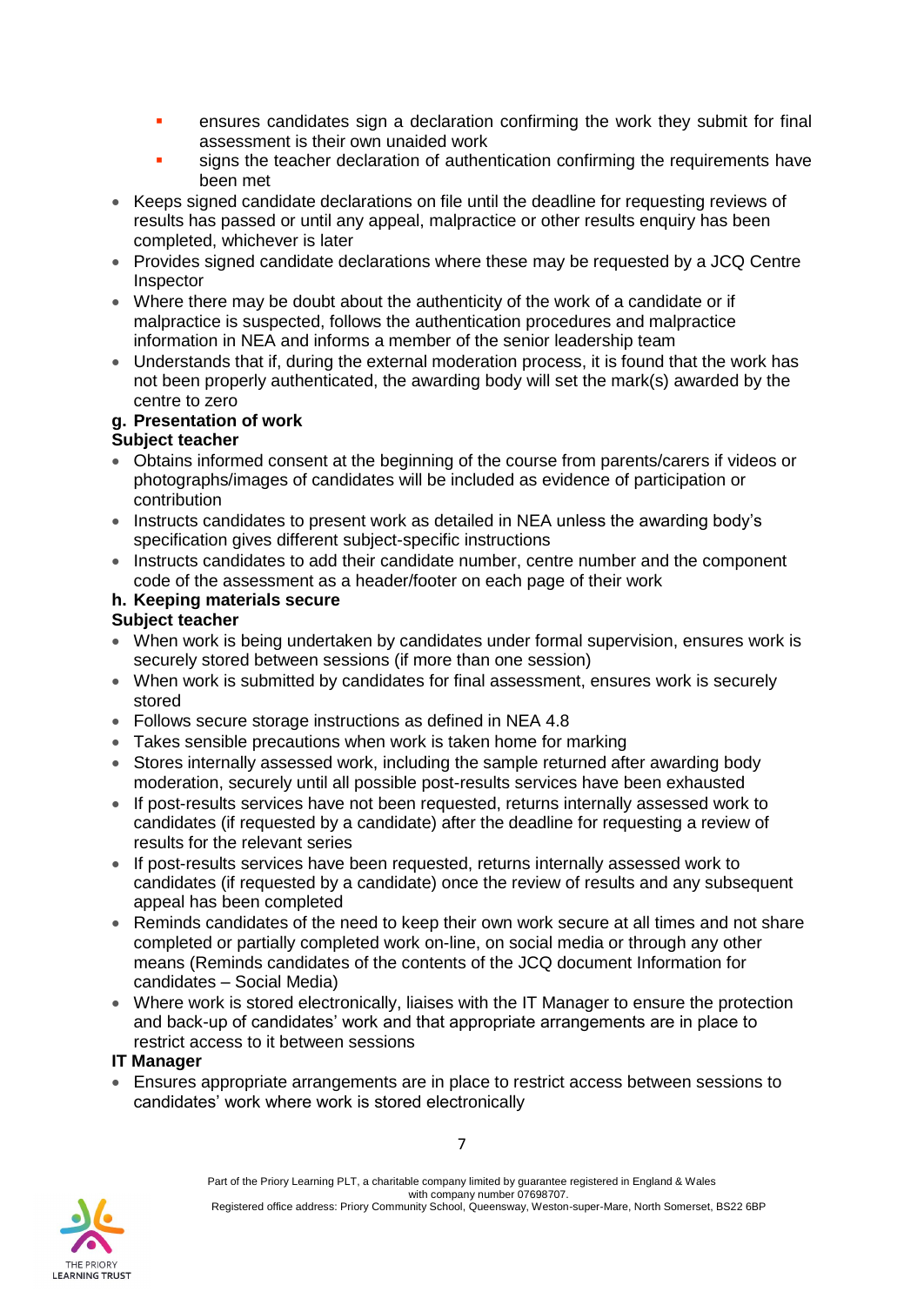- Restricts access to this material and utilises appropriate security safeguards such as firewall protection and virus scanning software
- Employs an effective back-up strategy so that an up to date archive of candidates' evidence is maintained
- Considers encrypting any sensitive digital media to ensure the security of the data stored within it and refers to awarding body guidance to ensure that the method of encryption is suitable

#### **6. Task marking – externally assessed components**

## **a. Conduct of externally assessed work**

## **Subject teacher**

- Liaises with the exams officer regarding the arrangements for any externally assessed components of a specification which must be conducted within a window of dates specified by the awarding body and according to JCQ Instructions for conducting examinations
- Liaises with the Visiting Examiner where this may be applicable to any externally assessed component

#### **Exams officer**

- Arranges timetabling, rooming and invigilation where and if this is applicable to any externally assessed non-examination component of a specification
- Conducts the externally assessed component within the window specified by the awarding body and according to JCQ Instructions for conducting examinations

## **b. Submission of work**

#### **Subject teacher**

• Provides the attendance register to a Visiting Examiner

#### **Exams officer**

- Provides the attendance register to the subject teacher where the component may be assessed by a Visiting Examiner
- Ensures the awarding body's attendance register for any externally assessed component is completed correctly to show candidates who are present and any who may be absent
- Where candidates' work must be despatched to an awarding body's examiner, ensures the completed attendance register accompanies the work
- Keeps a copy of the attendance register until after the deadline for reviews of results for the exam series
- Packages the work as required by the awarding body and attaches the examiner address label
- Ensures that the package in which the work is despatched is robust and securely fastened
- Despatches the work to the awarding body's instructions by the required deadline

## **c. Marking and annotation**

#### **Head of centre**

• Ensures where a teacher teaches his/her own child, a conflict of interest is declared to the awarding body and the marked work of the child submitted for moderation, whether it is part of the moderation sample or not

## **Subject head/lead**

• Sets timescales for teachers to inform candidates of their centre-assessed marks that will allow sufficient time for a candidate to appeal an internal assessment decision/request a review of the centre's marking prior to the marks being submitted to the awarding body external deadline

#### **Subject teacher**

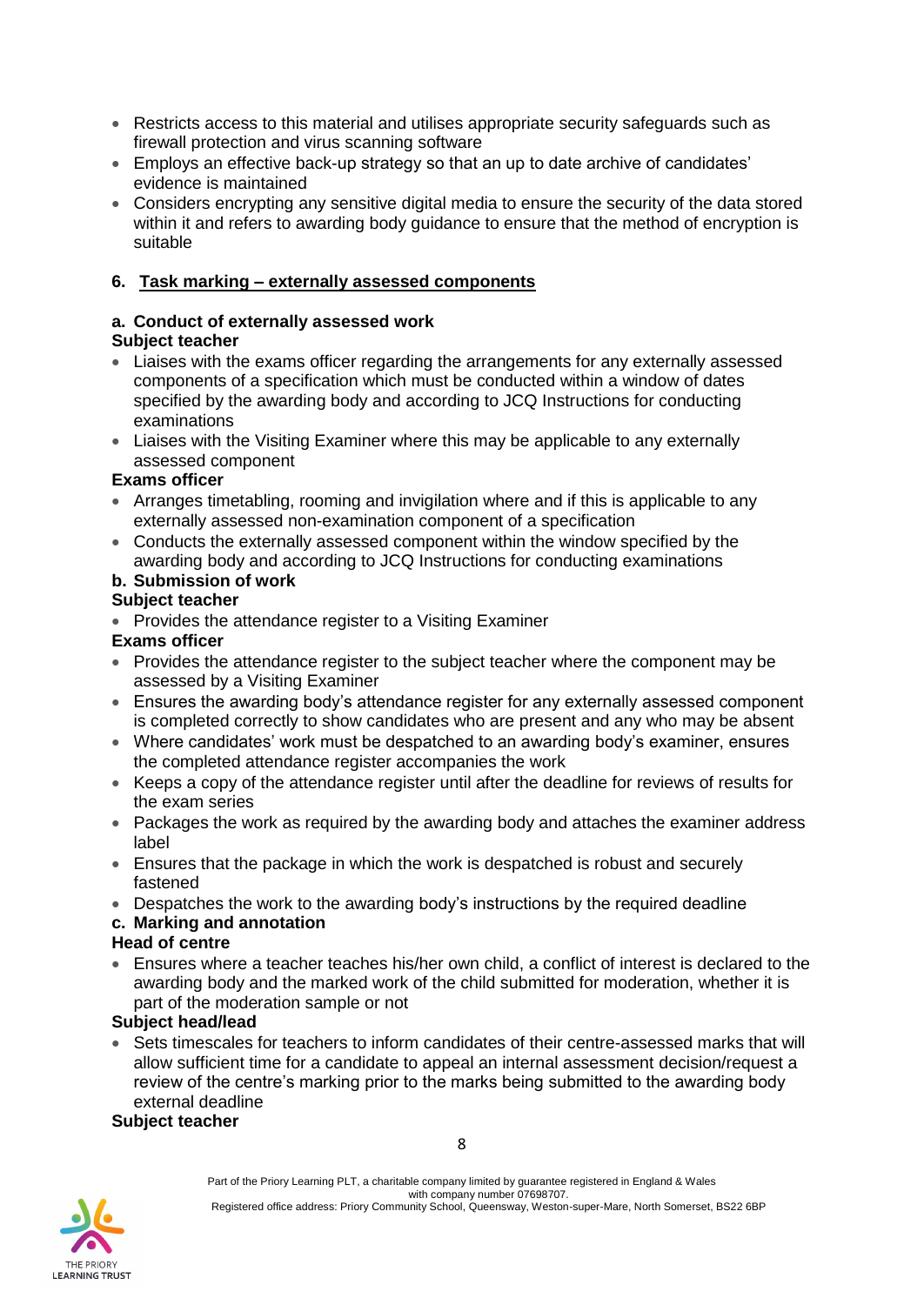- Attends awarding body training as required to ensure familiarity with the mark scheme/marking process
- Marks candidates' work in accordance with the marking criteria provided by the awarding body
- Annotates candidates' work as required to facilitate internal standardisation of marking and enable external moderation to check that marking is in line with the assessment criteria
- Informs candidates of their marks which could be subject to change by the awarding body moderation process
- Ensures candidates are informed to the timescale set by the subject lead or as indicated in the centre's internal appeals procedure to enable an internal appeal/request for a review of marking to be submitted by a candidate and the outcome known before final marks are submitted to the awarding body

## **d. Internal standardisation**

#### **Quality assurance (QA) lead/Lead internal verifier**

- Ensures that internal standardisation of marks across assessors and teaching groups takes place as required and to sequence
- Supports staff not familiar with the mark scheme (e.g. NQTs, supply staff etc.)
- Ensures accurate internal standardisation for example by
	- obtaining reference materials at an early stage in the course
	- holding a preliminary trial marking session prior to marking
	- **•** carrying out further trial marking at appropriate points during the marking period
	- after most marking has been completed, holds a further meeting to make final adjustments
	- making final adjustments to marks prior to submissionretaining work and evidence of standardisation
- Retains evidence that internal standardisation has been carried out

#### **Subject teacher**

- Indicates on work (or cover sheet) the date of marking
- Marks to common standards
- Keeps candidates work secure until after the closing date for review of results for the series concerned or until any appeal, malpractice or other results enquiry has been completed, whichever is later

#### **e. Consortium arrangements**

#### **Subject head/lead**

- Ensures a consortium co-ordinator is nominated (where this may be required as the consortium lead)
- If the consortium lead, liaises with the exams officer to ensure the relevant awarding body is informed that the centre is part of a consortium by submitting Form JCQ/CCA Centre consortium arrangements for centre-assessed work for each exam series affected
- Ensures procedures for internal standardisation as a consortium are followed **Subject teacher**
- Provides marks to the exams officer to the internal deadline
- Provides the moderation sample to the exams officer to the internal deadline
- Retains all candidates' work in the consortium until after the deadline for reviews of results for the exam series concerned or until any appeal, malpractice or other results enquiry has been completed, whichever is later

#### **Exams officer**

• Where the centre is the consortium lead

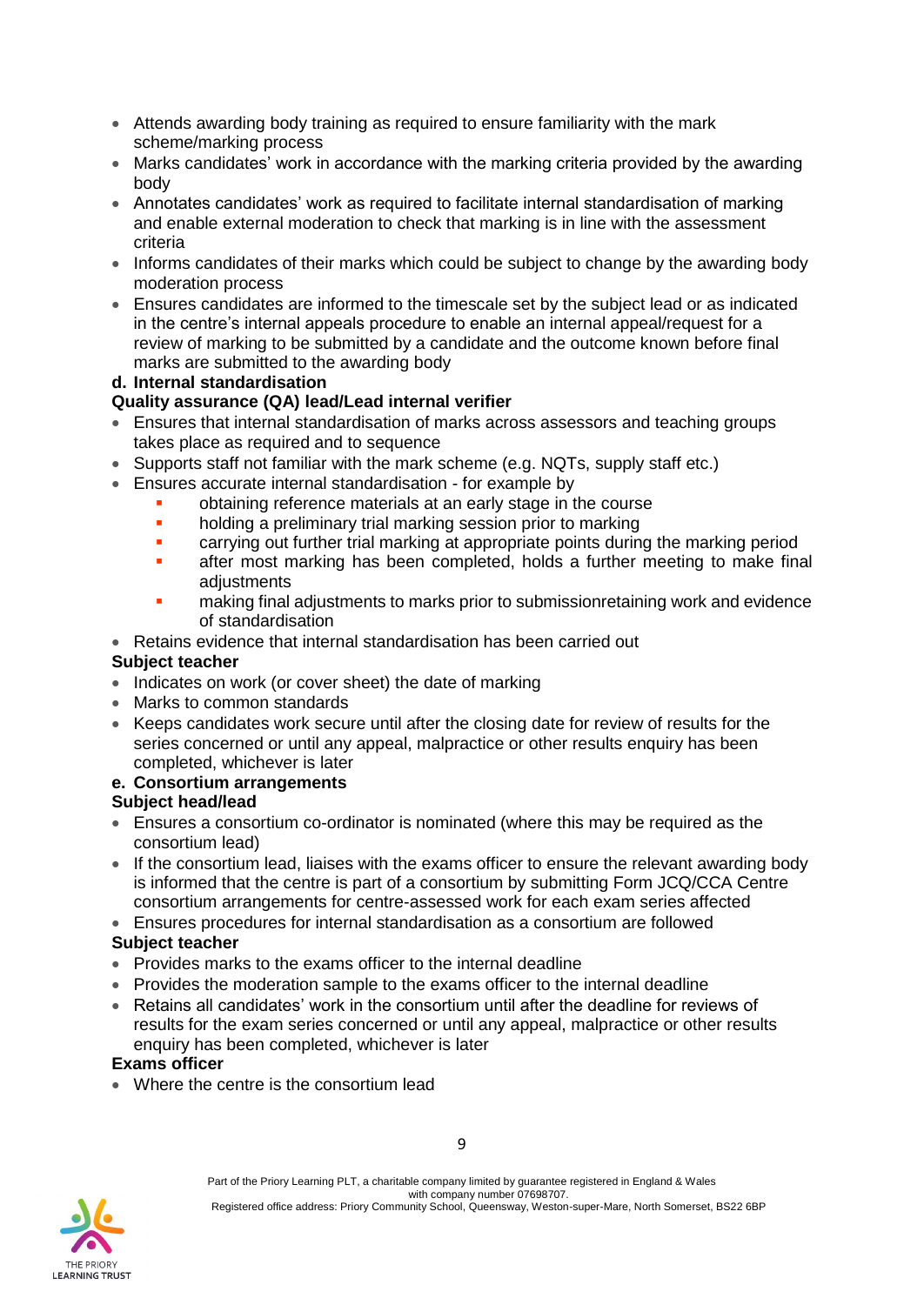- submits an online notification of Centre consortium arrangements for centreassessed work to the relevant awarding body through the Centre Admin Portal (CAP) by no later than the published deadline for each exam series affected
- submits marks for home centre candidates to the awarding body deadline
- liaises with the other exams officers in the consortium to arrange despatch of a single moderation sample to the awarding body deadline

## **f. Submission of marks and work for moderation**

## **Subject teacher**

- Inputs and submits marks online, via the awarding body secure extranet site, keeping a record of the marks awarded, to the external deadline/Provides marks to the exams officer to the internal deadline
- Where responsible for marks input, ensures checks are made that marks for any additional candidates are submitted and ensures mark input is checked before submission to avoid transcription errors
- Submits the requested samples of candidates' work to the awarding body moderator by the external deadline, keeping a record of the work submitted/Provides the moderation sample to the exams officer to the internal deadline
- Ensures that where a candidate's work has been facilitated by a scribe or practical assistant, the relevant completed cover sheet is securely attached to the front of the work and sent to the moderator in addition to the sample requested
- Ensures the moderator is provided with authentication of candidates' work, confirmation that internal standardisation has been undertaken and any other subject-specific information where this may be required
- Submits any supporting documentation required by the awarding body/Provides the exams officer with any supporting documentation required by the awarding body **Exams officer**
- Inputs and submits marks online, via the awarding body secure extranet site, keeping a record of the marks submitted, to the external deadline/Confirms with subject teachers that marks have been submitted to the awarding body deadline
- Where responsible for marks input, ensures checks are made that marks for any additional candidates are submitted and ensures mark input is checked before submission to avoid transcription errors
- Submits the requested samples of candidates' work to the moderator by the awarding body deadline, keeping a record of the work submitted/Confirms with Subject teacher that the moderation sample has been submitted to the awarding body deadline
- Ensures that for postal moderation
	- work is dispatched in packaging provided by the awarding body
	- **•** moderator label(s) provided by the awarding body are affixed to the packaging
	- **•** proof of dispatch is obtained and kept on file until the successful issue of final results
- Through the subject teacher, ensures the moderator is provided with authentication of candidates' work, confirmation that internal standardisation has been undertaken and any other subject-specific information where this may be required
- Through the subject teacher, submits any supporting documentation required by the awarding body

#### **g. Storage and retention of work after submission of marks Subject teacher**

- Keeps a record of names and candidate numbers for candidates whose work was included in the moderation sample
- Retains all marked candidates' work (including any sample returned after moderation) under secure conditions for the required retention period

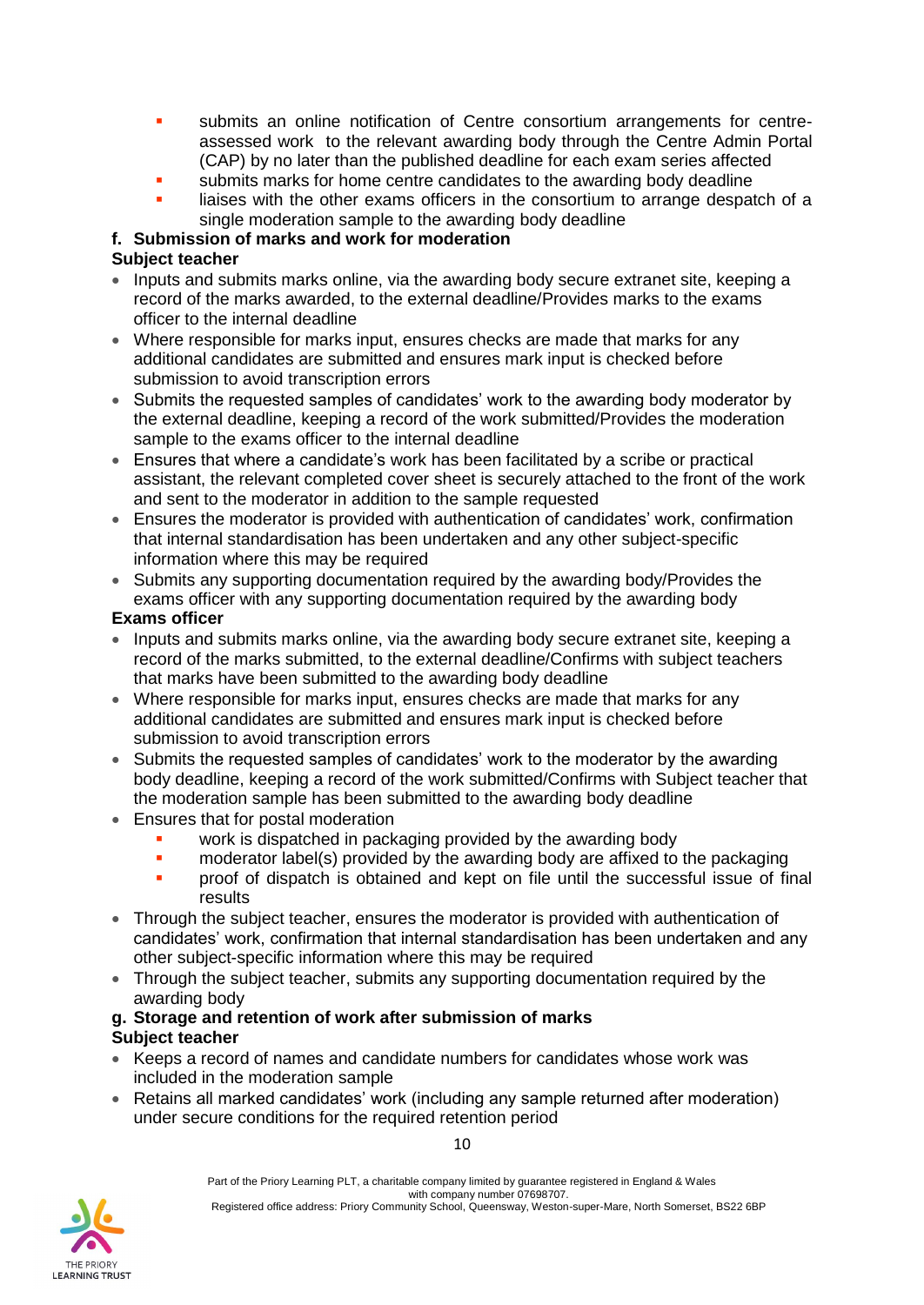- In liaison with the IT Manager, takes steps to protect any work stored electronically from corruption and has a back-up procedure in place
- If retention is a problem because of the nature of the work, retains some form of evidence such as photos, audio or media recordings

## **Exams officer**

• Ensures any sample returned after moderation is logged and returned to the subject teacher for secure storage and required retention

## **h. External moderation – the process**

#### **Subject teacher**

- Ensures that awarding body or its moderator receive the correct samples of candidates' work
- Where relevant, liaises with the awarding body/moderator where the moderator visits the centre to mark the sample of work
- Complies with any request from the moderator for remaining work or further evidence of the centre's marking

#### **i. External moderation – feedback**

#### **Subject head/lead**

- Checks the final moderated marks when issued to the centre when the results are published
- Checks moderator reports and ensures that any remedial action, if necessary, is undertaken before the next exam series

#### **Exams officer**

- Accesses or signposts moderator reports to relevant staff
- Takes remedial action, if necessary, where feedback may relate to centre administration

#### **7. Access arrangements**

#### **Subject teacher**

• Works with the SENDCo to ensure any access arrangements for eligible candidates are applied to assessments

## **Special educational needs coordinator (SENDCo)**

- Follows the regulations and guidance in the JCQ publication [Access Arrangements and](http://www.jcq.org.uk/exams-office/access-arrangements-and-special-consideration)  [Reasonable Adjustments](http://www.jcq.org.uk/exams-office/access-arrangements-and-special-consideration) in relation to non-examination assessments including [Reasonable Adjustments for GCE A-level sciences –](https://www.jcq.org.uk/exams-office/access-arrangements-and-special-consideration/regulations-and-guidance) Endorsement of practical skills
- Where arrangements do not undermine the integrity of the qualification and is the candidate's normal way of working, will ensure access arrangements are in place and awarding body approval, where required, has been obtained prior to assessments taking place
- Makes subject teachers aware of any access arrangements for eligible candidates which need to be applied to assessments
- Works with subject teachers to ensure requirements for access arrangement candidates requiring the support of a facilitator in assessments are met
- Ensures that staff acting as an access arrangement facilitator are fully trained in their role

## **8. Special consideration and loss of work**

#### **Subject teacher**

- Understands that a candidate may be eligible for special consideration in assessments in certain situations where a candidate is absent and/or produces a reduced quantity of work
- Liaises with the exams officer when special consideration may need to be applied for a candidate taking assessments

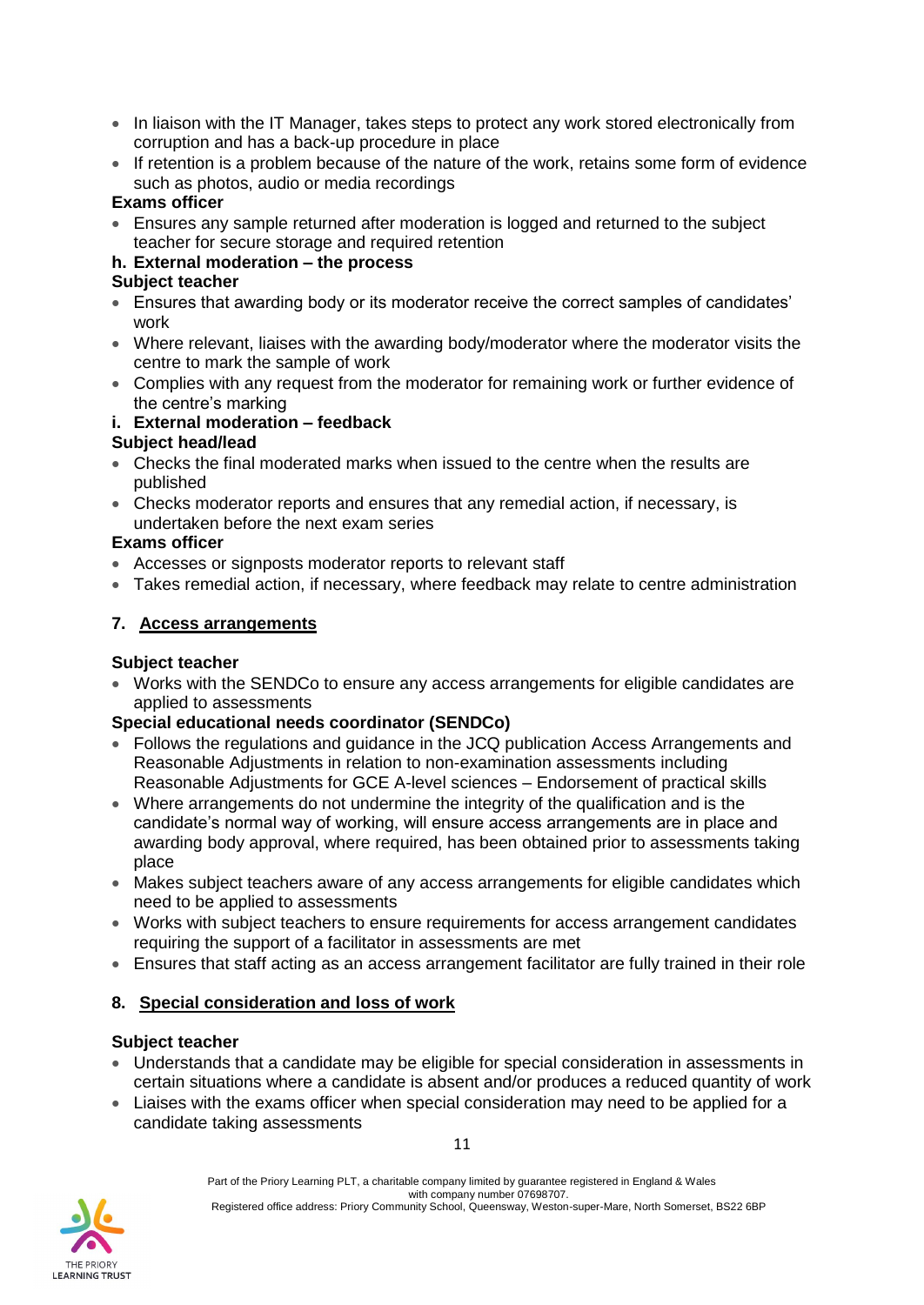• Liaises with the exams officer to report loss of work to the awarding body

## **Exams officer**

- Refers to/directs relevant staff to the JCQ publication [A guide to the special consideration](http://www.jcq.org.uk/exams-office/access-arrangements-and-special-consideration)  [process](http://www.jcq.org.uk/exams-office/access-arrangements-and-special-consideration) 
	- Where a candidate is eligible, submits an application for special consideration via the awarding body's secure extranet site to the prescribed timescale
	- Where application for special consideration via the awarding body's secure extranet site is not applicable, submits the required form to the awarding body to the prescribed timescale
	- Keeps required evidence on file to support the application
- Refers to/directs relevant staff to [Form 15 –](https://www.jcq.org.uk/exams-office/non-examinationassessments) JCQ/LCW and where applicable submits to the relevant awarding body

## **9. Malpractice**

## **Head of centre**

- Understands the responsibility to immediately report to the relevant awarding body any alleged, suspected or actual incidents of malpractice involving candidates, teachers, invigilators or other administrative staff
- Is familiar with the JCQ publication [Suspected Malpractice in Examinations and](http://www.jcq.org.uk/exams-office/malpractice)  [Assessments: Policies and Procedures](http://www.jcq.org.uk/exams-office/malpractice)
- Ensures that those members of teaching staff involved in the direct supervision of candidates producing non-examination assessment are aware of the potential for malpractice and ensures that teaching staff are reminded that failure to report allegations of malpractice or suspected malpractice constitutes malpractice in itself

## **Subject teacher**

- Is aware of the JCQ Notice to Centres [Sharing NEA material and candidates' work](http://www.jcq.org.uk/exams-office/non-examination-assessments) to mitigate against candidate and centre malpractice
- Ensures candidates understand what constitutes malpractice in non-examination assessments
- Ensures candidates understand the JCQ document [Information for candidates -](http://www.jcq.org.uk/exams-office/information-for-candidates-documents) non[examination assessments](http://www.jcq.org.uk/exams-office/information-for-candidates-documents)
- Ensures candidates understand the JCQ document [Information for candidates -](http://www.jcq.org.uk/exams-office/information-for-candidates-documents) Social [Media](http://www.jcq.org.uk/exams-office/information-for-candidates-documents)
- Escalates and reports any alleged, suspected or actual incidents of malpractice involving candidates to the head of centre

## **Exams officer**

- Signposts the JCQ publication [Suspected Malpractice in Examinations and Assessments:](http://www.jcq.org.uk/exams-office/malpractice)  [Policies and Procedures](http://www.jcq.org.uk/exams-office/malpractice) to the head of centre
- Signposts the JCQ Notice to Centres [Sharing NEA material and candidates' work](http://www.jcq.org.uk/exams-office/non-examination-assessments) to subject heads
- Signposts candidates to the relevant JCQ information for candidates documents
- Where required, supports the head of centre in investigating and reporting incidents of alleged, suspected or actual malpractice

## **10. Post-results services**

## **Head of centre**

• Is familiar with the JCQ publication [Post-Results Services](https://www.jcq.org.uk/exams-office/post-results-services)

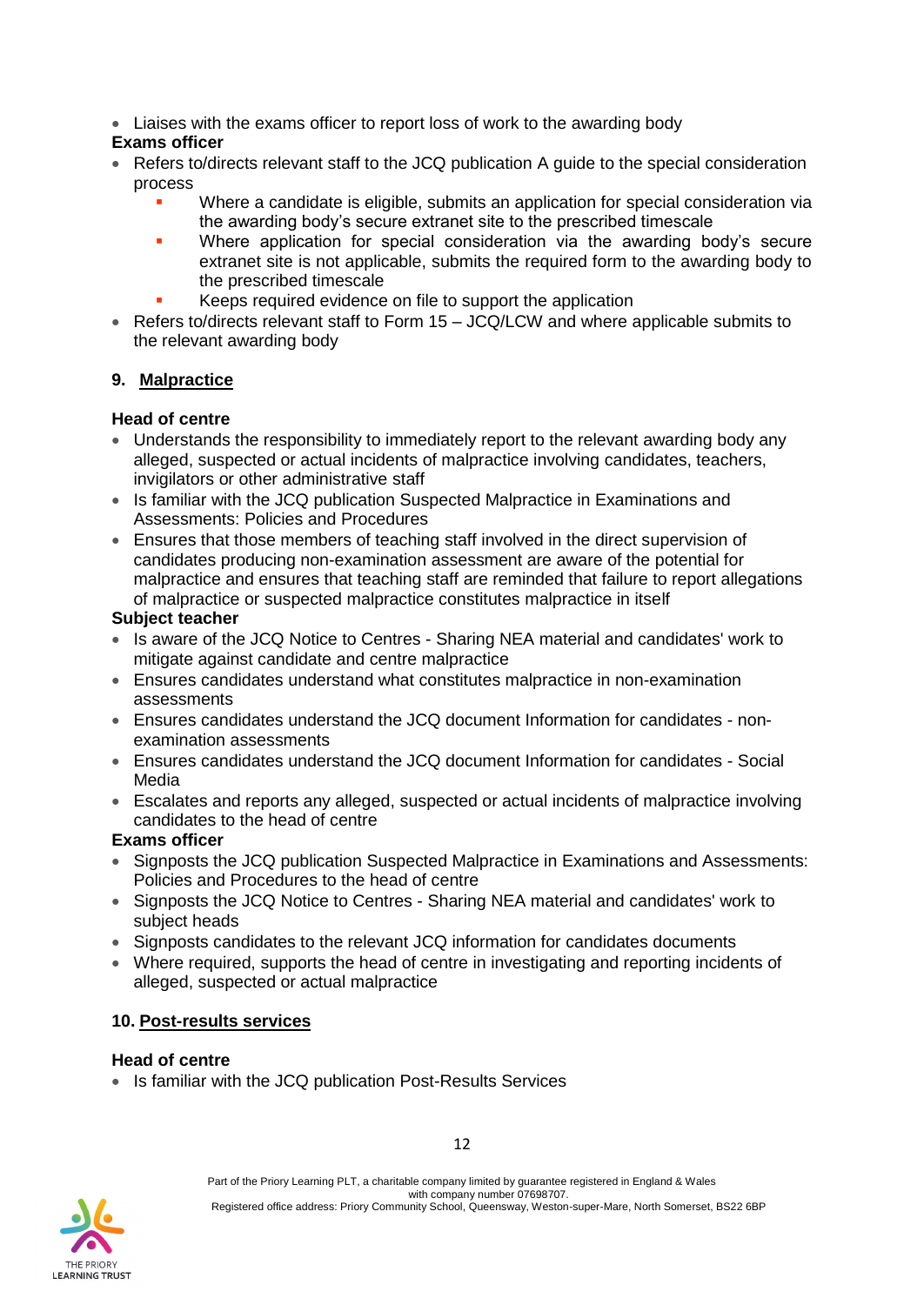• Ensures the centre's internal appeals procedures clearly detail the procedure to be followed by candidates (or their parents/carers) appealing against a centre decision not to support a review of results or an appeal

## **Subject head/lead**

- Provides relevant support to subject teachers making decisions about reviews of results **Subject teacher**
- Provides advice and quidance to candidates on their results and the post-results services available
- Provides the exams officer with the original sample or relevant sample of candidates' work that may be required for a review of moderation to the internal deadline
- Supports the exams officer in collecting candidate consent where required

## **Exams officer**

- Is aware of the individual post-results services available for externally assessed and internally assessed components of non-examination assessments as detailed in the JCQ publication [Post-Results Services](https://www.jcq.org.uk/exams-office/post-results-services) (Information and guidance to centres...)
- Provides/signposts relevant centre staff and candidates to post-results services information
- Ensures any requests for post-results services that are available to non-examination assessments are submitted online via the awarding body secure extranet site to deadline
- Collects candidate consent where required

## **11. Practical Skills Endorsement for the A Level Sciences designed for use in England**

## **Head of centre**

- Returns an online 'Head of Centre declaration' at the time of the National Centre Number Register annual update confirming that all reasonable steps have been or will be taken to ensure that all candidates at the centre have had, or will have, the opportunity to undertake the prescribed practical activities
- Ensures new lead teachers undertake the required training provided by the awarding body on the implementation of the practical endorsement
- Ensures relevant centre staff liaise with all relevant parties in relation to arrangements for and conduct of the monitoring visit

## **Quality assurance (QA) lead/Lead internal verifier**

• Ensures the appropriate arrangements are in place for implementing the requirements of the practical endorsement appropriately and applying the assessment criteria correctly

## **Subject head/lead**

- Confirms understanding of the Practical Skills Endorsement for the A Level Sciences designed for use in England and ensures any relevant JCQ/awarding body instructions are followed
- Ensures where the centre intends to enter candidates for the first time for one or more of the A level subjects, the relevant awarding body will be contacted at the beginning of the course
- Undertakes any training provided by the awarding body on the implementation of the practical endorsement
- Disseminates information to subject teachers ensuring the standards can be applied appropriately
- Liaises with all relevant parties in relation to arrangements for and conduct of a monitoring visit

#### **Subject teacher**

• Ensures all the JCQ/awarding body requirements/instructions in relation to the endorsement are known, understood and followed



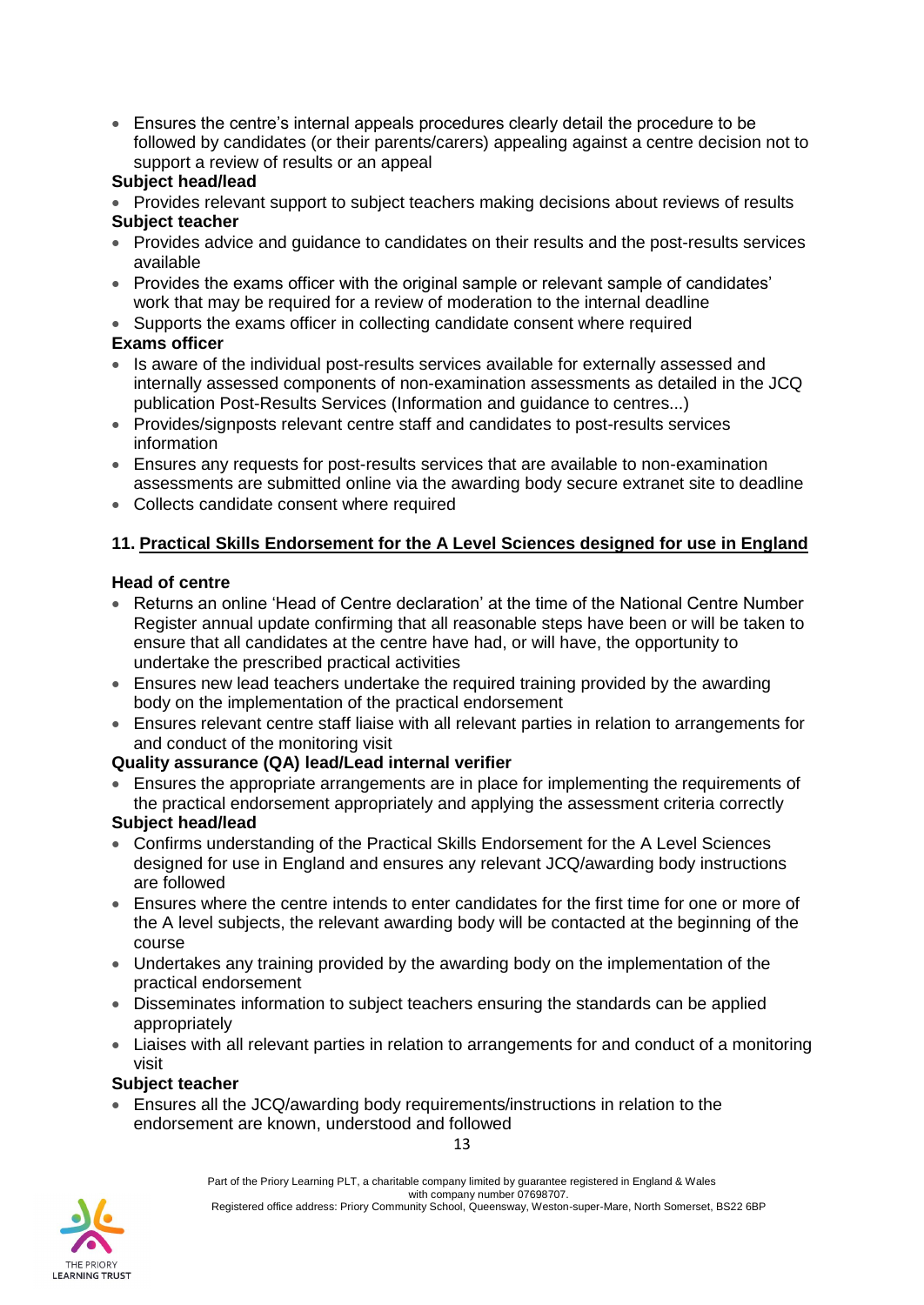- Ensures the required arrangements for practical activities are in place
- Provides all the required centre records
- Ensures candidates provide the required records
- Provides any required information to the subject lead regarding the monitoring visit
- Assesses candidates using Common Practical Assessment Criteria (CPAC)
- Applies for an exemption where a candidate cannot access the practical endorsement due to a substantial impairment
- Follows the awarding body's instructions for the submission of candidates Pass or Not Classified assessment outcome/provides assessment outcomes to the exams officer to the internal deadline

#### **Exams officer**

- Accepts contact with the monitor and passes information to the subject lead for a visit to be arranged with at least two weeks notice
- Confirms with the subject teacher that assessment outcomes have been submitted to the awarding body to the external deadline/Follows the awarding body's instructions for the submission of candidates Pass or Not Classified assessment outcome

#### **12. Spoken Language Endorsement for GCSE English Language specifications designed for use in England**

#### **Head of centre**

• Returns an online 'Head of Centre declaration' at the time of the National Centre Number Register annual update, confirming that all reasonable steps have been or will be taken to ensure that all candidates at the centre have had, or will have, the opportunity to undertake the Spoken Language endorsement

#### **Quality assurance (QA) lead/Lead internal verifier**

• Ensures the appropriate arrangements are in place for internal standardisation of assessments

## **Subject head/lead**

- Confirms understanding of the Spoken Language Endorsement for GCSE English Language specifications designed for use in England and ensures any relevant JCQ/awarding body instructions are followed
- Ensures the required task setting and task taking instructions are followed by subject teachers
- Ensures subject teachers assess candidates, either live or from recordings, using the common assessment criteria
- Ensures for monitoring purposes, audio-visual recordings of the presentations of a sample of candidates are provided

#### **Subject teacher**

- Ensures all the requirements in relation to the endorsement are known and understood
- Follows the required task setting and task taking instructions
- Assesses candidates, either live or from recordings, using the common assessment criteria
- Provides audio-visual recordings of the presentations of a sample of candidates for monitoring purposes
- Follows the awarding body's instructions for the submission of grades (Pass, Merit, Distinction or Not Classified) and the storage and submission of recordings

#### **Exams officer**

• Follows the awarding body's instructions for the submission of grades and recordings